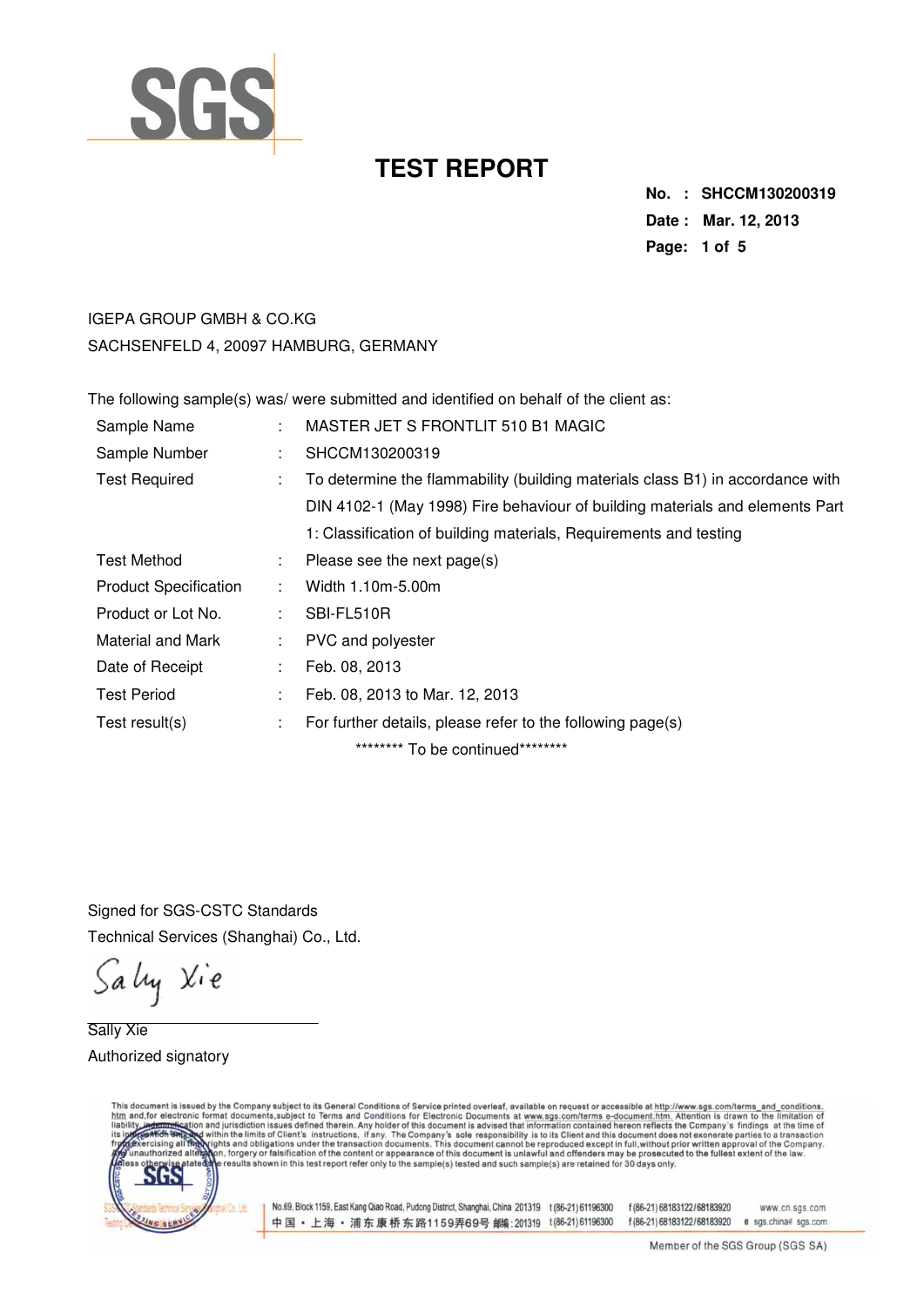

**No. : SHCCM130200319 Date : Mar. 12, 2013 Page: 2 of 5** 

#### I. Test conducted

This test was conducted as per DIN 4102-15:1990, DIN 4102-16:1998 and DIN 4102-1:1998 Clause 6.2. Classification in according to DIN 4102-1 (May 1998) Clause 6.1-Class B1 materials

II. Sample details

| Color / Density | White / $506g/m^2$                             |
|-----------------|------------------------------------------------|
| Size of sample  | 1000 mm $\times$ 190 mm, 230 mm $\times$ 90 mm |

#### **Conditioning**

Prior to testing, the sample was conditioned at least 14 days to constant mass at a temperature of 23  $\pm$  2 °C, and a relative humidity of  $50 \pm 6$  %.

- III. Test results
- 1) "Brandschacht" Test according to DIN 4102-15 &16

Exposed surface: The Front Face

| Results of "Brandschacht" Test (part 1) |                                                                   |                |                     |   |   |   |  |
|-----------------------------------------|-------------------------------------------------------------------|----------------|---------------------|---|---|---|--|
| Line                                    |                                                                   | Unit           | Test assemblies No. |   |   |   |  |
| No.                                     |                                                                   |                | A                   | B | C | D |  |
|                                         | Specimen fixings according to DIN 4102<br>part 15, table          |                |                     |   |   |   |  |
| 2                                       | Max. flame height above lower sample<br>edge;                     | cm             | 30                  |   |   |   |  |
| 3                                       | Time $1$                                                          | min:s          | 0:13                |   |   |   |  |
|                                         | Melting/burning through                                           |                |                     |   |   |   |  |
| 4                                       | Time $1$                                                          | min:s          | 0:07                |   |   |   |  |
|                                         | <b>Back of specimen</b>                                           |                |                     |   |   |   |  |
| 5                                       | Flaming/glowing, Time <sup>1)</sup>                               | min:s          | 0:07                |   |   |   |  |
| 6                                       | Discolouring, Time <sup>1)</sup>                                  | min:s          | 0:06                |   |   |   |  |
|                                         | <b>Burning droplets</b>                                           |                | NO.                 |   |   |   |  |
| 7                                       | Begin $1$                                                         | min:s          |                     |   |   |   |  |
|                                         | Amount                                                            |                |                     |   |   |   |  |
| 8                                       | Specimen material falling off in separate<br>droplets             |                |                     |   |   |   |  |
| 9                                       | Specimen material falling off continuously<br>******************* | <b>Service</b> |                     |   |   |   |  |

\*\*\*\*\*\*\*\* To be continued\*\*\*\*\*\*\*\*\*

This document is issued by the Company subject to its General Conditions of Service printed overleaf, available on request or accessible at http://www.sgs.com/terms\_and\_conditions.<br>htm\_and,for\_electronic format\_documents,s



No.69, Block 1159, East Kang Qiao Road, Pudong District, Shanghai, China 201319 t (86-21) 61196300 f (86-21) 68183122/68183920 中国·上海·浦东康桥东路1159弄69号邮编:201319 t(86-21)61196300

www.cn.sgs.com f(86-21) 68183122/68183920 e sgs.china@sgs.com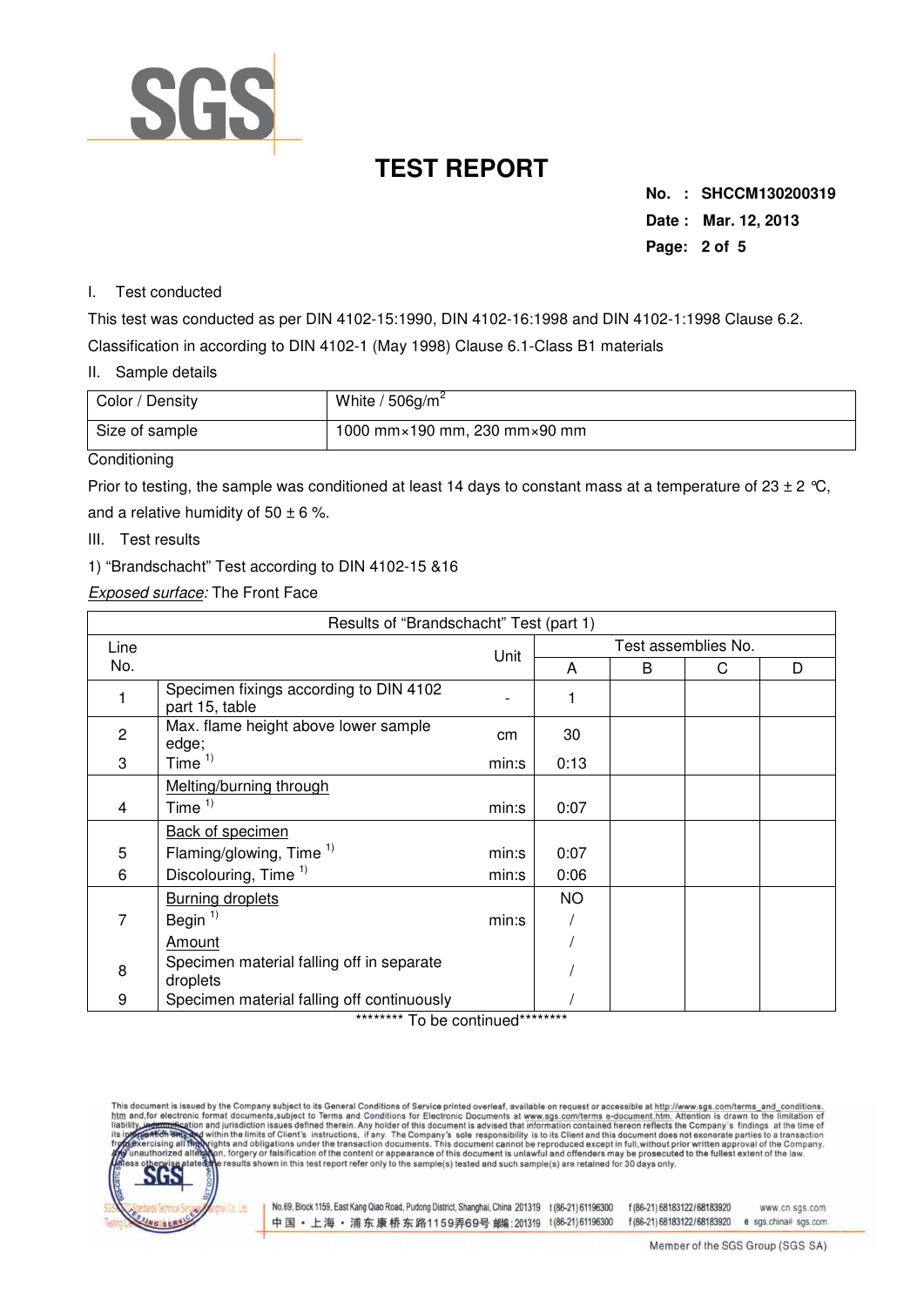

**No. : SHCCM130200319 Date : Mar. 12, 2013 Page: 3 of 5** 

| Results of "Brandschacht" Test (part 2) |                                                         |       |                     |   |   |   |  |  |
|-----------------------------------------|---------------------------------------------------------|-------|---------------------|---|---|---|--|--|
| Line                                    |                                                         |       | Test assemblies No. |   |   |   |  |  |
| No.                                     |                                                         | Unit  | A                   | B | C | D |  |  |
|                                         | <b>Burning parts</b>                                    |       | $\overline{NO}$     |   |   |   |  |  |
| 10                                      | Begin $1$                                               | min:s | /                   |   |   |   |  |  |
| 11                                      | Parts of sample falling off separately                  |       | T                   |   |   |   |  |  |
| 12                                      | Parts of sample falling off continuously                |       |                     |   |   |   |  |  |
| 13                                      | Duration of continued combustion on mesh                | min:s | <b>NO</b>           |   |   |   |  |  |
|                                         | base (max.)                                             |       |                     |   |   |   |  |  |
|                                         | Burner flame impairment by dripping/falling             |       | <b>NO</b>           |   |   |   |  |  |
|                                         | material                                                |       |                     |   |   |   |  |  |
| 14                                      | Time $1)$                                               | min:s |                     |   |   |   |  |  |
|                                         | Premature ending of test                                |       |                     |   |   |   |  |  |
| 15                                      | End of burning at specimen <sup>1)</sup>                | min:s |                     |   |   |   |  |  |
| 16                                      | Time when test terminated (if applicable) <sup>1)</sup> | min:s |                     |   |   |   |  |  |
|                                         | Burning after end of test                               |       | N <sub>O</sub>      |   |   |   |  |  |
| 17                                      | Duration                                                | min:s |                     |   |   |   |  |  |
| 18                                      | Number of specimens                                     |       |                     |   |   |   |  |  |
| 19                                      | Front of specimen                                       |       |                     |   |   |   |  |  |
| 20                                      | Back of specimen                                        |       |                     |   |   |   |  |  |
| 21                                      | Height of flame                                         | cm    |                     |   |   |   |  |  |
|                                         | Glowing after end of test                               |       | <b>NO</b>           |   |   |   |  |  |
| 22                                      | Duration                                                | min:s |                     |   |   |   |  |  |
| 23                                      | Number of specimens                                     |       |                     |   |   |   |  |  |
| 24                                      | Front of specimen                                       |       |                     |   |   |   |  |  |
| 25                                      | Back of specimen                                        |       |                     |   |   |   |  |  |
| 26                                      | Top half of specimen                                    |       |                     |   |   |   |  |  |
| 27                                      | Bottom half of specimen                                 |       |                     |   |   |   |  |  |

\*\*\*\*\*\*\*\*\* To be continued\*\*\*\*\*\*\*\*\*

This document is issued by the Company subject to its General Conditions of Service printed overleaf, available on request or accessible at http://www.sgs.com/terms\_and\_conditions.<br>htm\_and,for electronic format documents,s



No.69, Block 1159, East Kang Qiao Road, Pudong District, Shanghai, China 201319 t (86-21) 61196300 f (86-21) 68183122/68183920 中国·上海·浦东康桥东路1159弄69号 邮(201319 t(86-21)61196300

www.cn.sgs.com f (86-21) 68183122/68183920 e sgs.china@sgs.com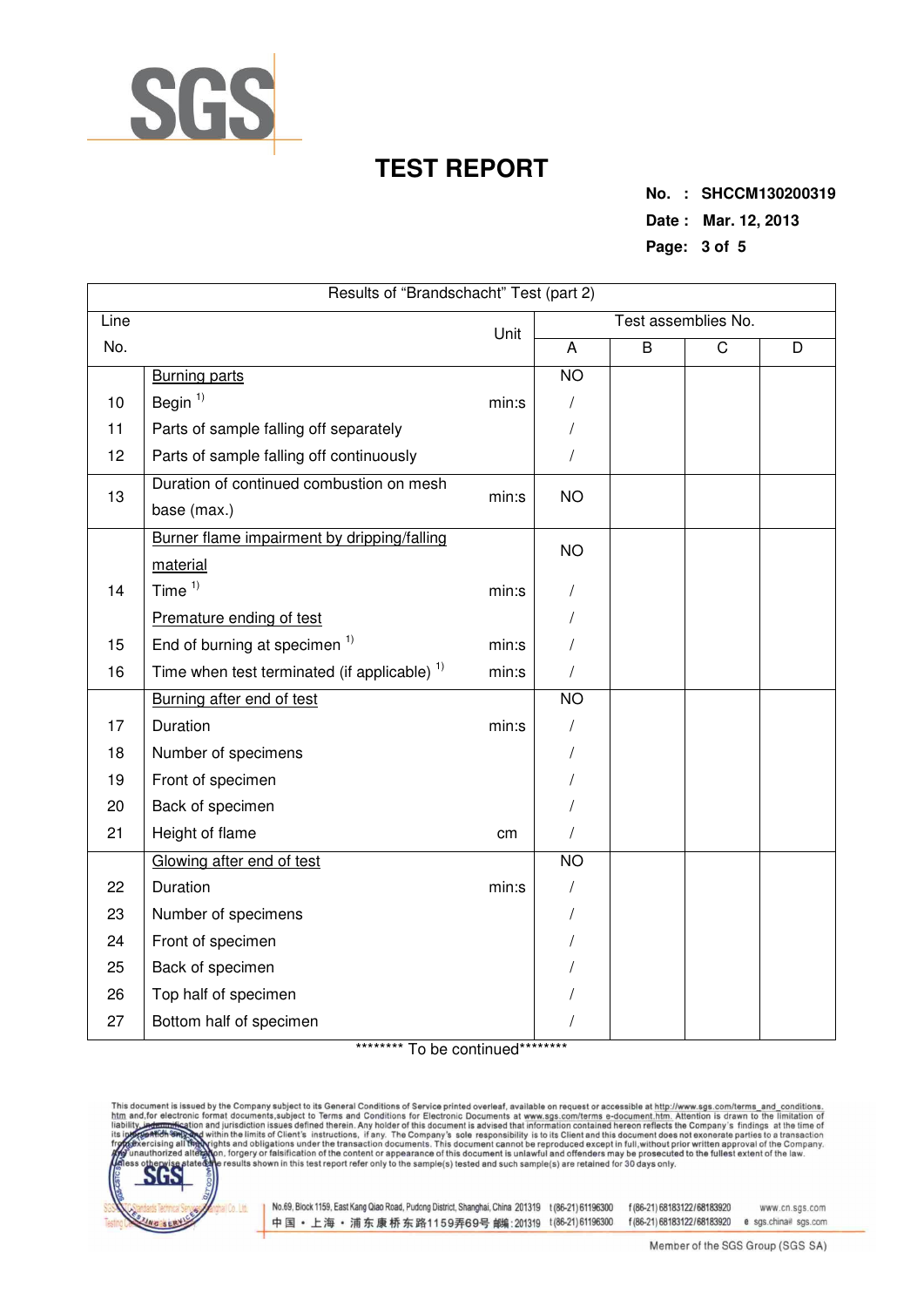

**No. : SHCCM130200319 Date : Mar. 12, 2013 Page: 4 of 5** 

| Results of "Brandschacht" Test (part 3) |                               |                 |                     |       |  |   |   |  |   |  |
|-----------------------------------------|-------------------------------|-----------------|---------------------|-------|--|---|---|--|---|--|
| Line<br>No.                             |                               | Unit            | Test assemblies No. |       |  |   |   |  |   |  |
|                                         |                               |                 | A                   |       |  | B | C |  | D |  |
|                                         | Residual length               |                 |                     |       |  |   |   |  |   |  |
| 28                                      | Single results                | cm              | 74                  | 73    |  |   |   |  |   |  |
|                                         |                               |                 | 72                  | 73    |  |   |   |  |   |  |
| 29                                      | Average of the single results | cm              | 73                  |       |  |   |   |  |   |  |
|                                         | Smoke temperature             |                 |                     |       |  |   |   |  |   |  |
| 30                                      | Max. of average               | $\rm ^{\circ}C$ | 137                 |       |  |   |   |  |   |  |
| 31                                      | Time $1$                      | min:s           |                     | 10:00 |  |   |   |  |   |  |

Note: <sup>1)</sup> time from start of testing

2) Normal Flammability Test according to DIN 4102-1 Clause 6.2

Flame application:  $[\sqrt{}]$  bottom edge ignition,  $[$  ] surface ignition

| Specimen No.                                     |        | 2  | 3  | 4  | 5  |  |  |
|--------------------------------------------------|--------|----|----|----|----|--|--|
| Reaching the measuring mark within 20<br>seconds | No     | No | No | No | No |  |  |
| Self extinguishing of the flame (s)              | 15     | 15 | 15 | 15 | 15 |  |  |
| Max. flame height (cm)                           | 8      | 8  | 7  | 8  | 8  |  |  |
| End of afterflaming (s)                          | 15     | 15 | 15 | 15 | 15 |  |  |
| End of afterglowing (s)                          | 15     | 15 | 15 | 15 | 15 |  |  |
| Molten dripping                                  | No     | No | No | No | No |  |  |
| Smoke developments (visual impression)           | Slight |    |    |    |    |  |  |

All timings are from start of testing

\*\*\*\*\*\*\*\*\* To be continued\*\*\*\*\*\*\*\*\*

and, for electronic format documents, subject to its General Conditions of Service printed overleaf, available on request or accessible at http://www.sgs.com/terms\_and\_conditions.<br>and, for electronic format documents, subj liabili



No.69, Block 1159, East Kang Qiao Road, Pudong District, Shanghai, China 201319 t (86-21) 61196300 f (86-21) 68183122/68183920 中国·上海·浦东康桥东路1159弄69号 邮编:201319 t(86-21)61196300

www.cn.sgs.com f(86-21) 68183122/68183920 e sgs.china@sgs.com